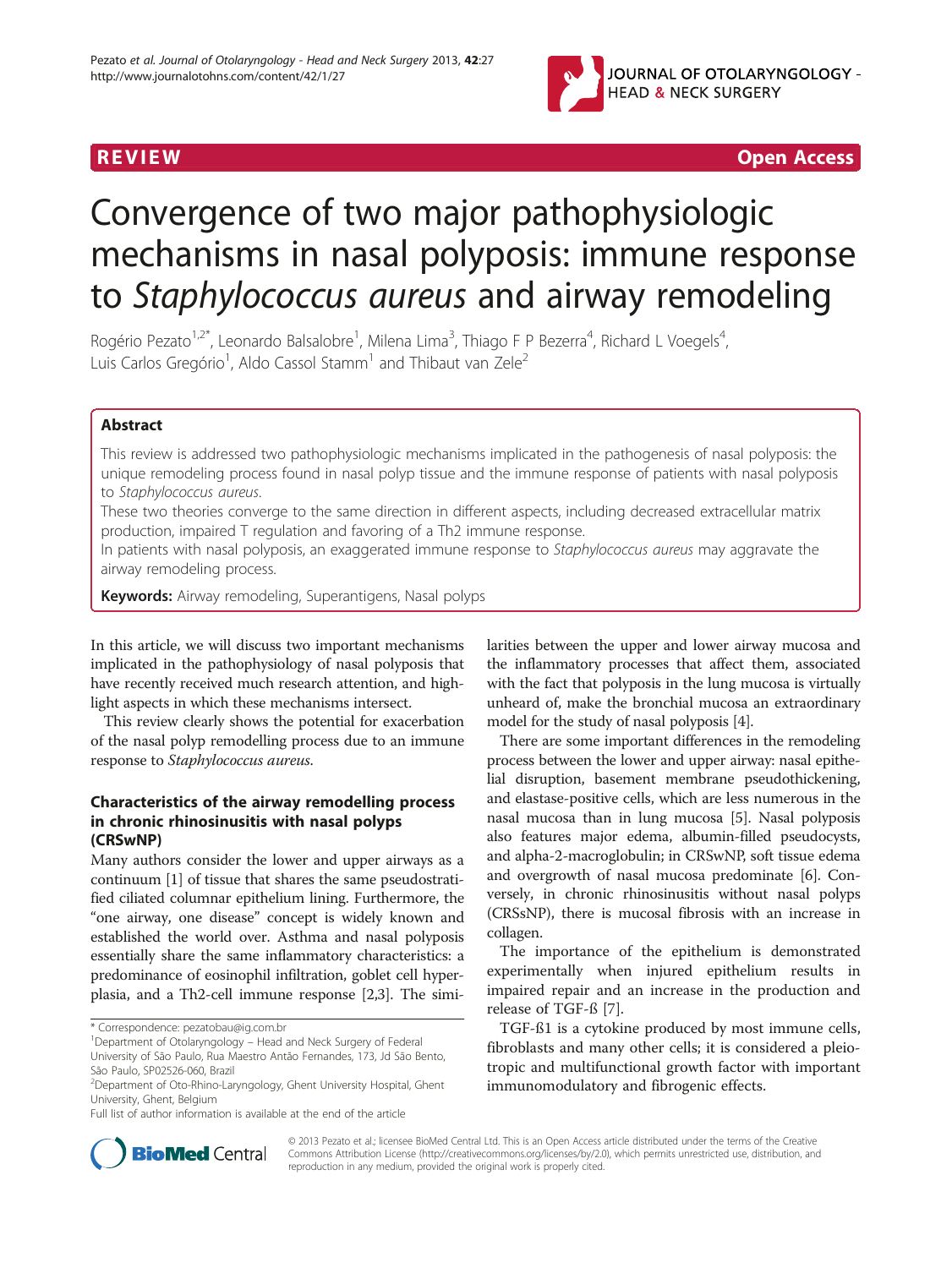The function of TGF-ß1, however, does not seem to be one-dimensional. A dual anti-inflammatory and profibrotic role may occur [[8\]](#page-3-0).

The role of TGF-ß1 expression in nasal polyposis is still controversial. Some authors advocate that TGF-ß1 is increased in nasal polyposis compared to healthy nasal mucosa or CRSsNP, but these studies used immunohistochemistry to support their findings [[9,10\]](#page-3-0), while others have reported opposite findings with use of quantitative methods such as Elisa or PCR in nasal tissue homogenates [[2,](#page-3-0)[11\]](#page-4-0).

It is also important to consider the fact that, in nasal polyposis, TGF-ß1 expression patterns are different in the stroma and epithelium, being higher and lower respectively as compared with control nasal mucosa.

TGF-ß1 plays an important role in the balance of fibrinolysis and fibrogenesis and, consequently, on the extracellular matrix (ECM).

In NP tissue, matrix metalloproteinase 7 (MMP-7) and matrix metalloproteinase 9 (MMP-9) levels are increased and tissue inhibitor of metalloproteinases 1 (TIMP-1) levels are decreased as compared with normal nasal mucosa [[12\]](#page-4-0).

This imbalance can be partially explained by the lack of TGF-ß1 in NP and its inhibitory effect on MMP-9 activity via TIMP-1 release [\[13](#page-4-0)].

For the same reason, in NP, TGF- $\beta_1$ -activated PAI-1 (plasminogen activator inhibitor-1) is decreased and, consequently, plasminogen activator and MMP levels are increased as compared with controls and patients with CRSsNP [\[14\]](#page-4-0).

The hypothesis that CRSsNP is characterized by fibrosis, high levels of TGF-ß and increased Treg activity, whereas NP is characterized by edema, a lack of extracellular matrix, and low TGF-ß levels and Treg activity [\[4,6](#page-3-0)] is the cornerstone of the chronic rhinosinusitis remodelling process, according to recent studies.

# Impact of Staphylococcus aureus superantigens on chronic rhinosinusitis with nasal polyps

NP is a severe chronic inflammatory disease involving the paranasal sinuses that is frequently associated with asthma and aspirin sensitivity. NP in combination with aspirininduced asthma (AIA) represents the most severe form of airway inflammation within the group of patients with NP. The pathophysiology of NP is not fully understood, and is most likely to be multifactorial. Over the years, this disease has frequently been linked to staphylococcal colonization and, particularly, to bacterial products such as enterotoxins from Staphylococcus aureus.

Staphylococcal species are the most prevalent bacteria that have been isolated from the nasal mucus of white patients with NP. An increased colonization rate of S. aureus has been demonstrated in patients with NP (63.6%), but

could not be demonstrated in patients with chronic rhinosinusitis without polyps (27.3%) as compared with control subjects. In patients with NP and comorbid asthma or aspirin sensitivity, colonization rates were further increased, up to 80% [\[15\]](#page-4-0). S. aureus has also been detected in the submucosal space by peptide nucleic acidfluorescence in situ hybridization (PNA-FISH) in patients with NP, and especially in subgroups of NP with aspirin sensitivity [[16,17](#page-4-0)].

These are both potential reservoirs for superantigen release in the sinuses. Th2-polarized inflammation with a resultant eosinophilic inflammatory milieu has also been linked to the presence of S. aureus biofilms. This may occur both dependently and independently of the superantigen pathway, implying a direct link between microorganism and host [\[18\]](#page-4-0). A different form of colonization by Staphylococcus aureus, through biofilms, has received attention recently.

A biofilm is a group of adherent bacteria irreversibly anchored to a surface and enclosed in a matrix of exopolysaccharide [[19,20\]](#page-4-0).

Fungal elements associated with bacteria within biofilms of CRS patients have been demonstrated, an association that could lead to enhanced virulence of bacterial biofilms [\[21\]](#page-4-0).

Biofilm-grown bacteria can be very resistant to fluctuations in moisture, pH and temperature. They are also highly resistant to antibiotic therapy, which may explain chronic infections refractory to clinical management [[19,20](#page-4-0)].

Foreman et al. confirmed the hypothesis that biofilms would be present in NP patients as a nidus from which planktonic S. aureus and superantigens are released into the paranasal sinuses [[18\]](#page-4-0).

Staphylococcus aureus biofilms in NP patients have been shown to result in eosinophilic inflammation and significantly higher levels of IL-5 and ECP. Staphylococcal superantigen-specific IgE was associated with a Th2 skewed response and a significantly elevated total IgE, IL-5 and ECP. The presence of Staphylococcus aureus biofilms was also associated both with worse symptoms and worse Lund-Mackay scores in patients with NP.

Biofilms have also been detected in control groups composed of patients who underwent septoplasty surgery due to nasal obstruction [[22\]](#page-4-0).

The mechanisms of this increased bacterial colonization in NP are unclear, but recent data suggest that a defect in the phagocytic system in NP might contribute to increased S. aureus colonization [[23](#page-4-0)].

The pathogenic impact of S. aureus in NP has been mainly attributed to virulence factors secreted by *S. aureus*, such as staphylococcal enterotoxins. However, screening for staphylococcal superantigens genes showed no correlation with the presence or severity of NP. This suggests that the specific immune response of the host to S. aureus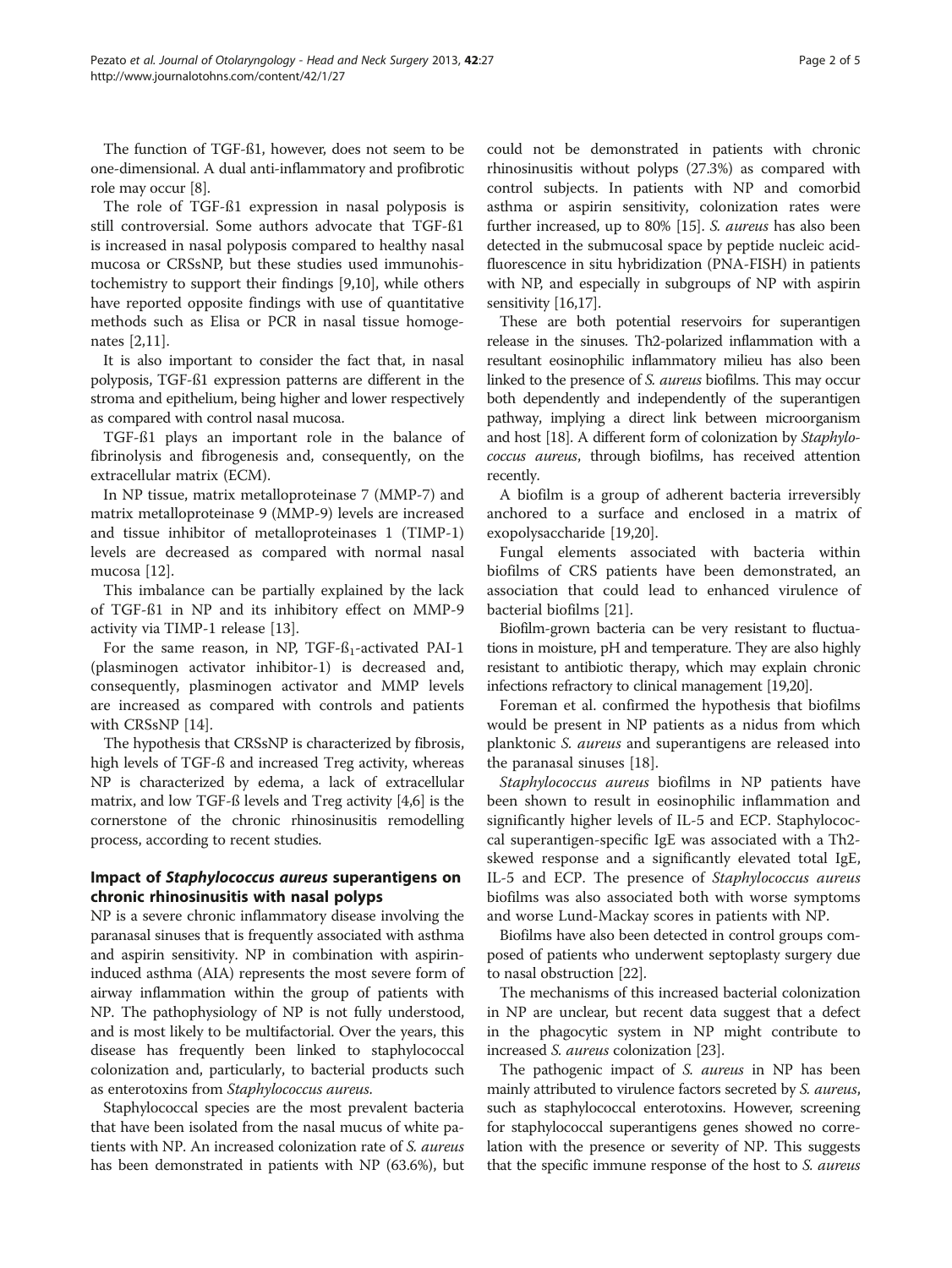<span id="page-2-0"></span>colonization, rather than the panel of enterotoxin genes present, determines the pathophysiology of NP [\[24,25](#page-4-0)].

Staphylococcus aureus enterotoxins (SEs) elicit a massive inflammatory reaction resulting in a polyclonal activation of T and B-lymphocytes independent of the specific adaptive immune response. Clonal expansion of the corresponding V-β signature region of TCRs might play a major role in the pathogenesis of NP. A significant, specific TCR-Vβ expansion linked to the presence of serum IgE to staphylococcal toxins was observed in NP tissue, suggesting a superantigen reaction [\[26\]](#page-4-0).

SEB stimulation in cultured nasal polyps increases levels of IFN-γ and IL-4, but not of IL-10. It also upregulates mRNA expression of T-bet and GATA-3, but not that of Foxp3 or RORγt, which indicates that SEB is able to affect  $T_{\text{reg}}$  activity and cause  $T_{\text{reg}}$  insufficiency. SEB stimulation also increases levels of various pro-inflammatory factors, including IL-2, IL-6, and IL-8, in cultured nasal polyps; these, in turn, also affect  $T_{reg}$  activity [\[27,28\]](#page-4-0).

A second mechanism by which the local inflammatory response can be upregulated is specific IgE directed against S. aureus enterotoxins. IgE antibodies to S. aureus enterotoxins were present in 28% of polyp samples, with rates as high as 80% in the subgroup of patients with asthma and aspirin sensitivity, as compared with 15% in control individuals and 6% in patients with CRSsNP, respectively [\[15](#page-4-0)]. The presence of specific IgE against S. aureus enterotoxins was also coincident with higher levels of interleukin IL-5, eotaxin and ECP. Consistent with the increase in IL-5 and other Th2 cytokines, a significant increase in local IgE, IgA and IgG antibodies can be observed in polyp patients. Nasal polyp homogenates in which S. aureus enterotoxin–IgE antibodies were detectable had significantly greater concentrations of IgG, IgG4 and IgE than did those without S. aureus enterotoxinspecific IgE, positively correlating with IgE and the number of plasma cells, whereas the IgG2 fraction was significantly lower. These changes were not reflected in the serum of patients, confirming the notion of a local impact of superantigens – via direct action on B cells or indirectly via T-cell derived cytokines – on immunoglobulin synthesis. S aureus superantigens can also induce the formation of polyclonal IgE directed against multiple inhalant allergens. These polyclonal IgE antibodies in NP are functional and able to activate mast cells ex vivo upon allergen challenge; apart from typical inhalant allergens, SEB may also serve as an allergen per se or as an indicator for superantigen impact on mucosal inflammation by maintaining a continuous activation of mast cells [[29](#page-4-0),[30](#page-4-0)].

Patients with NP typically exhibit an upregulation of proinflammatory cysteinyl leukotrienes and a downregulation of prostaglandin E2, which is considered an antiinflammatory metabolite. NP patients who exhibit an immune response to S. aureus have an upregulated production of cysteinyl leukotrienes, leukotriene B4 and lipoxin A4 as compared with tissue from nasal polyp patients who were negative for S. aureus enterotoxinspecific IgE [[31](#page-4-0)].

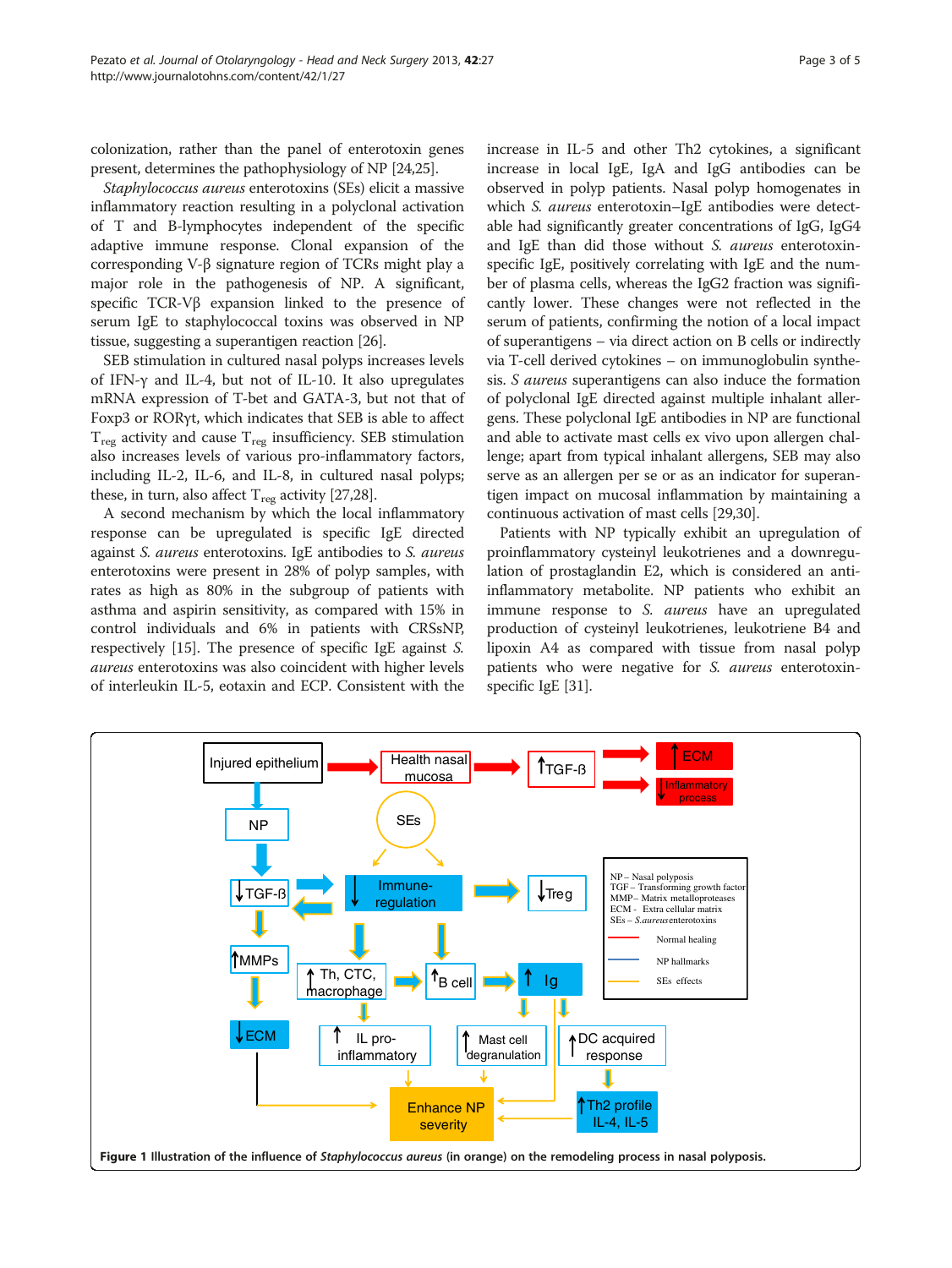<span id="page-3-0"></span>Nevertheless, a direct mechanism by which enterotoxins can modify prostanoid metabolism and related functions has yet to be identified.

The presence of specific IgE to staphylococcal enterotoxins is not only associated with a more severe and persistent inflammatory response, but is also linked to clearly identified clinical phenotypes of NP. Rates of both staphylococcal colonization and specific IgE to Staphylococcus are increased in NP patients if co-morbid asthma and aspirin intolerance are present [\[15\]](#page-4-0).

Recently, the presence of IL-5 and IgE antibodies to S. aureus enterotoxin (SE-IgE positivity) in human NP patients was shown to be associated with an increased risk of comorbid asthma, suggesting a decisive role of staphylococcal superantigens in amplifying and aggravating airway disease [\[32](#page-4-0)].

# The intersection of two paths

The dual role of TGF- $\beta_1$  – increasing the extracellular matrix and acting as an anti-inflammatory cytokine – may be directly involved in the development of nasal polyposis. The lack of  $TGF- $\beta_1$  in nasal polyps could partially explain$ the soft tissue features (edema and pseudocyst formation) in the matrix and the severe inflammatory process found.

TGF- $6<sub>1</sub>$  (and, probably, other members of the transforming growth factor family as well) inhibits activation and proliferation of helper T cells, cytotoxic T cells, macrophages, and monocytes, and reduces the secretion of pro-inflammatory cytokines [\[33,34\]](#page-4-0). It also interferes with antibody production by B cells [\[35\]](#page-4-0).

TGF-ß is implicated in T-cell differentiation.  $T_{reg}$  differentiation is favored by TGF-ß, but interleukins associated with pro-inflammatory cytokines (such as IL-21) favor Th17 differentiation [[36](#page-4-0)].

The remodelling aspect in NP is a general phenomenon which is present in all subtypes of polyps (from European subjects, Chinese subjects, SE-mediated and non-SE-mediated polyps), but can be intensified by immune response to Staphylococcus aureus superantigens.

The fibrinolytic environment found in NP is worsened by MMP-2. MMP-9 levels have been found to increase after Staphylococcus aureus stimulation [\[37](#page-4-0)].

As described above, SEs increase Th activity directly via T-bet and GATA-3 expression, but not  $T_{\text{reg}}$  activity (via Foxp3), and indirectly foster a pro-inflammatory environment, which, together with TGF-ß, can convert  $T_{\text{regs}}$  into Th cells. In nasal polyps, where there is a severely inflammatory local environment, there is an imbalance of the Th17/ $T_{reg}$  ratio in the blood, with an increase in Th17 and decrease in  $T_{\text{regs}}$  [\[38\]](#page-4-0).

SEs can per se lead to an increase in polyclonal IgE production that cannot be balanced by a  $TGF-S<sub>1</sub>$ -dependent B-cell inhibitory effect, as it is decreased in NP. This "flood" of polyclonal IgE fosters the acquired immune response via dendritic cell FcεRI and Fcγ receptors and, consequently, a Th2 response [\[39\]](#page-4-0).

The combination of IgE overexpression and lack of TGF-ß can enhance mast cell degranulation [\[40\]](#page-4-0), increase cysteinyl leukotriene production and eosinophil attraction and, consequently, exacerbate the Th2-mediated inflammatory process.

The overlap of these two pathophysiologic mechanisms clearly demonstrates that the course of nasal polyposis can be exacerbated through the combined action of innate (impaired remodeling of the nasal mucosa, immune responsiveness) and acquired (environmental exposures, such as *Staphylococcus aureus*) factors (Figure [1](#page-2-0)).

### Competing interests

The authors declare that they have no competing interests.

#### Authors' contribution

RP, TFPB, TvanZ, ML, LB made substantial contributions to study conception and design. RP, TFPB, TvanZ, ML, LB were involved in drafting the manuscript. ACS, RLV, LCG were involved in revising the manuscript critically for important intellectual content. All authors have given final approval for the version to be published.

#### Author details

<sup>1</sup>Department of Otolaryngology - Head and Neck Surgery of Federal University of São Paulo, Rua Maestro Antão Fernandes, 173, Jd São Bento, São Paulo, SP02526-060, Brazil. <sup>2</sup> Department of Oto-Rhino-Laryngology, Ghent University Hospital, Ghent University, Ghent, Belgium. <sup>3</sup>Military Police Hospital, São Paulo, Brazil. <sup>4</sup>Department of Otorhinolaryngology and Ophthalmology, University of São Paulo, São Paulo, Brazil.

#### Received: 21 November 2012 Accepted: 18 March 2013 Published: 28 March 2013

#### References

- 1. Cruz AA, Popov T, Pawankar R, Annesi-Maesano I, Fokkens W, Kemp J, Ohta K, Price D, Bousquet J: ARIA Initiative Scientific Committee. Common characteristics of upper and lower airways in rhinitis and asthma: ARIA update, in collaboration with GA(2)LEN. Allergy 2007, 62(Suppl 84):14-41.
- 2. Bachert C, Gevaert P, Holtappels G, Cuvelier C, van Cauwenberge P: Nasal polyposis: from cytokines to growth. Am J Rhinol 2000, 14(5):279-290.
- 3. McGee HS, Agrawal DK: Naturally occurring and inducible T-regulatory cells modulating immune response in allergic asthma. Am J Respir Crit Care Med 2009, 180(3):211–225.
- 4. Pezato R, Voegels RL: Why do we not find polyps in the lungs? Bronchial mucosa as a model in the treatment of polyposis. Med Hypotheses 2012, 78(4):468–470.
- 5. Bousquet J, Jacot W, Vignola AM, Bachert C, Van Cauwenberge P: Allergic rhinitis: a disease remodeling the upper airways? J Allergy Clin Immunol 2004, 113(1):43–49.
- 6. Li X, Meng J, Qiao X, Liu Y, Liu F, Zhang N, Zhang J, Holtappels G, Luo B, Zhou P, Zheng Y, Lin P, Liu S, Bachert C: Expression of TGF, matrix metalloproteinases, and tissue inhibitors in Chinese chronic rhinosinusitis. J Allergy Clin Immunol 2010, 125(5):1061–1068.
- 7. Holgate ST, Holloway J, Wilson S, Bucchieri F, Puddicombe S, Davies DE: Epithelial-mesenchymal communication in the pathogenesis of chronic asthma. Proc Am Thorac Soc 2004, 1(2):93–98.
- Salib R, Howarth P: Transforming growth factor-B in allergic inflammatory disease of the upper airways: friend or foe? Clin Exp Allergy 2009, 39(8):1128–1135.
- 9. Hirschberg A, Jokuti A, Darvas Z, Almay K, Repassy G, Falus A: Pathogenesis of nasal polyposis by immunoglobulin E and interleukin-5 is complete by transforming growth factor-B1. Laryngoscope 2003, 113:120–124.
- 10. Wang Q-P, Escudier E, Roudot-Thoraval F, Al Samad I, Peynegre R, Coste A: Myofibroblast accumulation induced by transforming growth factor-B is involved in the pathogenesis of nasal polyps. Laryngoscope 1997, 107:926–931.